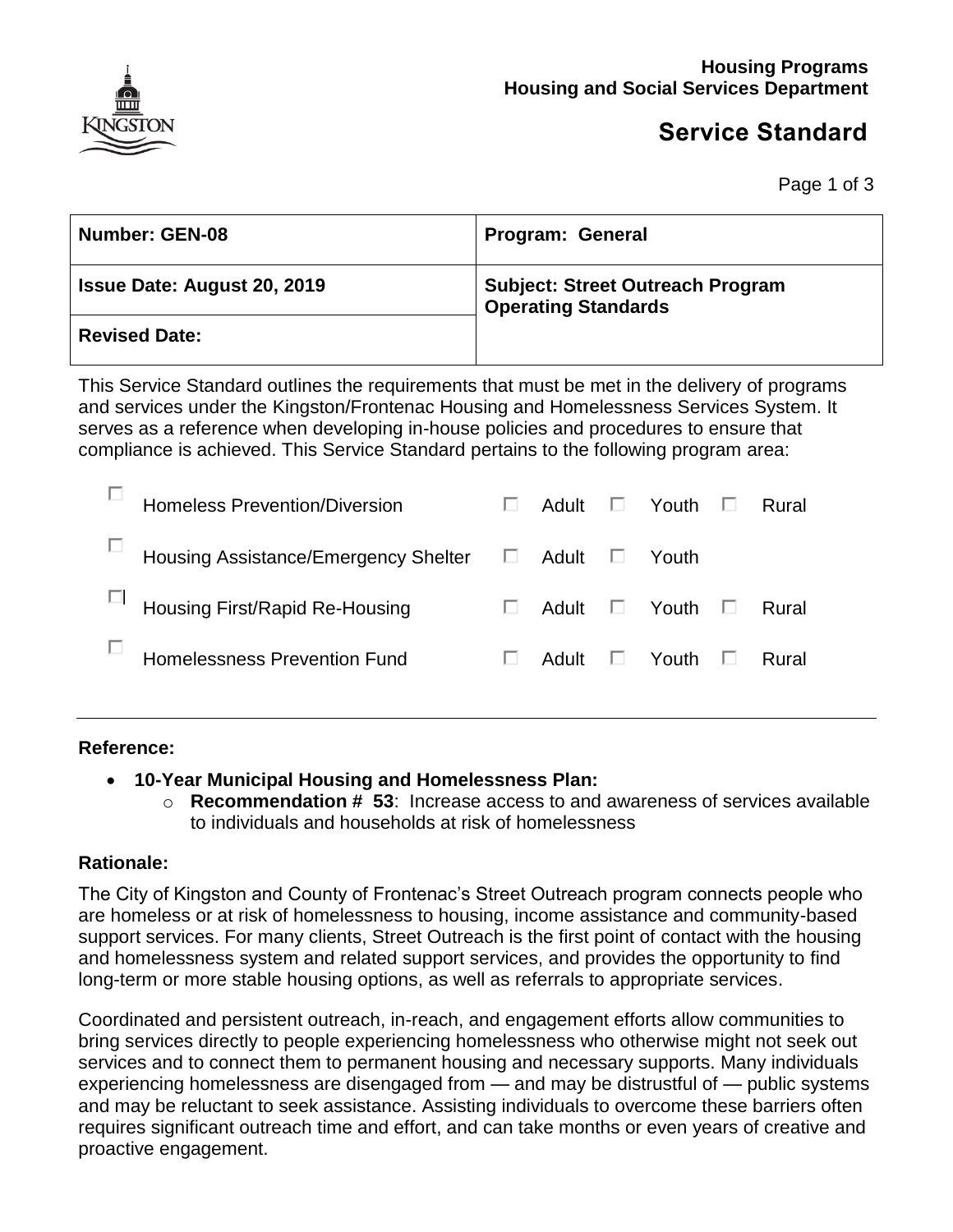# **Action to be taken:**

### **The Service Provider Shall:**

- Directly engage clients where they are situated, including:
	- $\checkmark$  individuals sleeping rough
	- $\checkmark$  those at imminent risk of homelessness and/or experiencing hidden homelessness that are street-involved and not connected to or engaged with services.
- Participate in the Coordinated Access System, including completing coordinated intake and making referrals to appropriate services within the Housing and Homelessness Services System (HHSS)
- The primary goal of Street Outreach is to assist in making connections and/or warm transfers to the Rapid Rehousing/Housing First program. However, in situations where clients are not yet willing to engage in the traditional HHSS, Street Outreach may provide similar support services in the interim, including:
	- o Referring clients to appropriate housing options; referring clients to income support programs; referring clients to support services such as mental health, addictions treatment, medical etc.; and accompanying clients to appointments, if/where appropriate
- Collect statistics and report to the Service Manager on a monthly basis
- Record all services provided in HIFIS

### **The Service Manager Shall:**

- Consult with and provide support to the Street Outreach Coordinator to identify critical training needs and jointly provide information and training opportunities related to best practices in the delivery of the Street Outreach Program.
- Monitor the delivery of the Street Outreach Program by the Service Providers and the system as a whole taking action as necessary to ensure the best outcomes based on evidence-based practice in the area of prevention.
- Review identified service gaps and service delivery issues and address as required and within resources available.

### **Exceptions:**

Any exceptions to the operationalization of this Service Standard will be reviewed on a case by case basis and approved at the discretion of the Service Manager

### **Related Forms:**

 $\bullet$  N/A

### **Related Documents:**

 $\bullet$  N/A

### **Related Service Standards:**

GEN-03: Accessing the Housing and Homelessness Delivery System Coordinated Intake Protocol